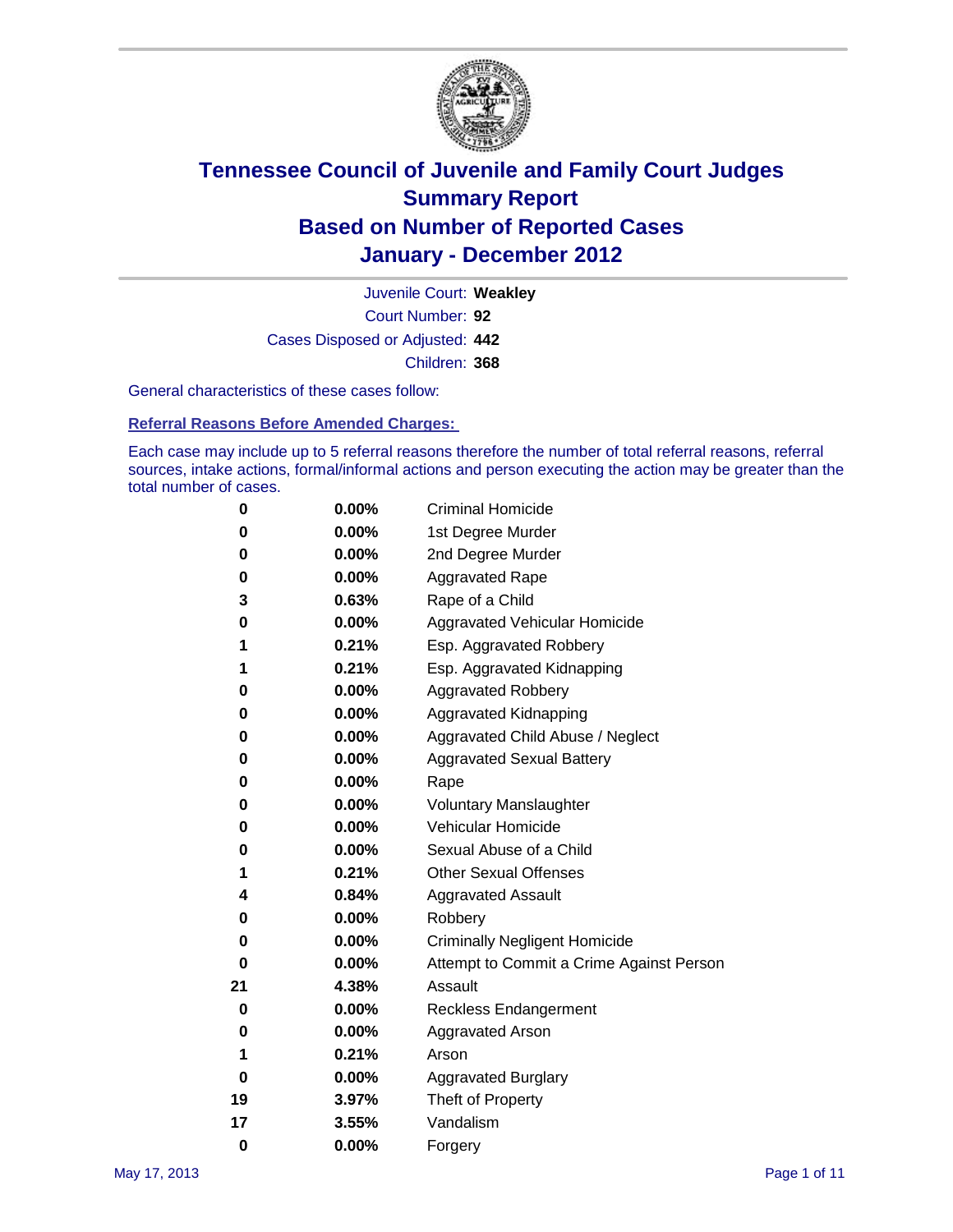

Court Number: **92** Juvenile Court: **Weakley** Cases Disposed or Adjusted: **442** Children: **368**

#### **Referral Reasons Before Amended Charges:**

Each case may include up to 5 referral reasons therefore the number of total referral reasons, referral sources, intake actions, formal/informal actions and person executing the action may be greater than the total number of cases.

| 0  | 0.00% | <b>Worthless Checks</b>                                     |
|----|-------|-------------------------------------------------------------|
| 0  | 0.00% | Illegal Possession / Fraudulent Use of Credit / Debit Cards |
| 9  | 1.88% | <b>Burglary</b>                                             |
| 0  | 0.00% | Unauthorized Use of a Vehicle                               |
| 0  | 0.00% | <b>Cruelty to Animals</b>                                   |
| 0  | 0.00% | Sale of Controlled Substances                               |
| 4  | 0.84% | <b>Other Drug Offenses</b>                                  |
| 17 | 3.55% | Possession of Controlled Substances                         |
| 1  | 0.21% | <b>Criminal Attempt</b>                                     |
| 0  | 0.00% | Carrying Weapons on School Property                         |
| 1  | 0.21% | Unlawful Carrying / Possession of a Weapon                  |
| 0  | 0.00% | <b>Evading Arrest</b>                                       |
| 1  | 0.21% | Escape                                                      |
| 1  | 0.21% | Driving Under Influence (DUI)                               |
| 15 | 3.13% | Possession / Consumption of Alcohol                         |
| 1  | 0.21% | Resisting Stop, Frisk, Halt, Arrest or Search               |
| 0  | 0.00% | <b>Aggravated Criminal Trespass</b>                         |
| 0  | 0.00% | Harassment                                                  |
| 0  | 0.00% | Failure to Appear                                           |
| 2  | 0.42% | Filing a False Police Report                                |
| 0  | 0.00% | Criminal Impersonation                                      |
| 15 | 3.13% | <b>Disorderly Conduct</b>                                   |
| 0  | 0.00% | <b>Criminal Trespass</b>                                    |
| 1  | 0.21% | Public Intoxication                                         |
| 0  | 0.00% | Gambling                                                    |
| 5  | 1.04% | Traffic                                                     |
| 0  | 0.00% | <b>Local Ordinances</b>                                     |
| 0  | 0.00% | Violation of Wildlife Regulations                           |
| 1  | 0.21% | Contempt of Court                                           |
| 17 | 3.55% | Violation of Probation                                      |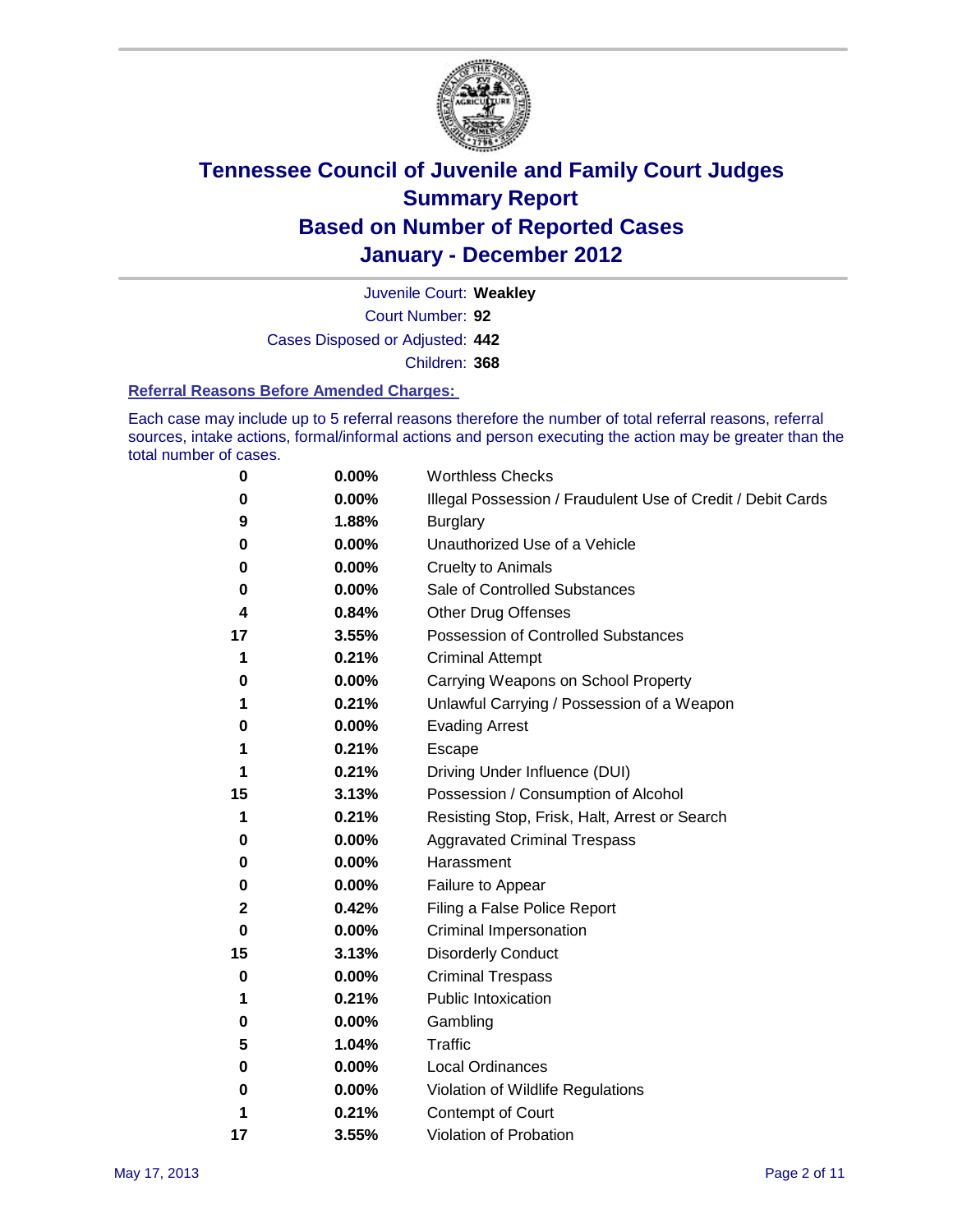

Court Number: **92** Juvenile Court: **Weakley** Cases Disposed or Adjusted: **442** Children: **368**

#### **Referral Reasons Before Amended Charges:**

Each case may include up to 5 referral reasons therefore the number of total referral reasons, referral sources, intake actions, formal/informal actions and person executing the action may be greater than the total number of cases.

| 3        | 0.63%    | Violation of Aftercare                 |
|----------|----------|----------------------------------------|
| 15       | 3.13%    | Unruly Behavior                        |
| 152      | 31.73%   | Truancy                                |
|          | 0.21%    | In-State Runaway                       |
|          | 0.21%    | Out-of-State Runaway                   |
| 6        | 1.25%    | Possession of Tobacco Products         |
| 0        | 0.00%    | Violation of a Valid Court Order       |
| 6        | 1.25%    | Violation of Curfew                    |
|          | 0.21%    | Sexually Abused Child                  |
| 0        | 0.00%    | <b>Physically Abused Child</b>         |
| 32       | 6.68%    | Dependency / Neglect                   |
| 5        | 1.04%    | <b>Termination of Parental Rights</b>  |
| 0        | 0.00%    | <b>Violation of Pretrial Diversion</b> |
| 0        | 0.00%    | Violation of Informal Adjustment       |
| 13       | 2.71%    | <b>Judicial Review</b>                 |
| 0        | $0.00\%$ | <b>Administrative Review</b>           |
| $\bf{0}$ | $0.00\%$ | <b>Foster Care Review</b>              |
| 63       | 13.15%   | Custody                                |
| 6        | 1.25%    | Visitation                             |
| 4        | 0.84%    | Paternity / Legitimation               |
| 3        | 0.63%    | <b>Child Support</b>                   |
| 0        | 0.00%    | <b>Request for Medical Treatment</b>   |
| 0        | 0.00%    | <b>Consent to Marry</b>                |
| 9        | 1.88%    | Other                                  |
| 479      | 100.00%  | <b>Total Referrals</b>                 |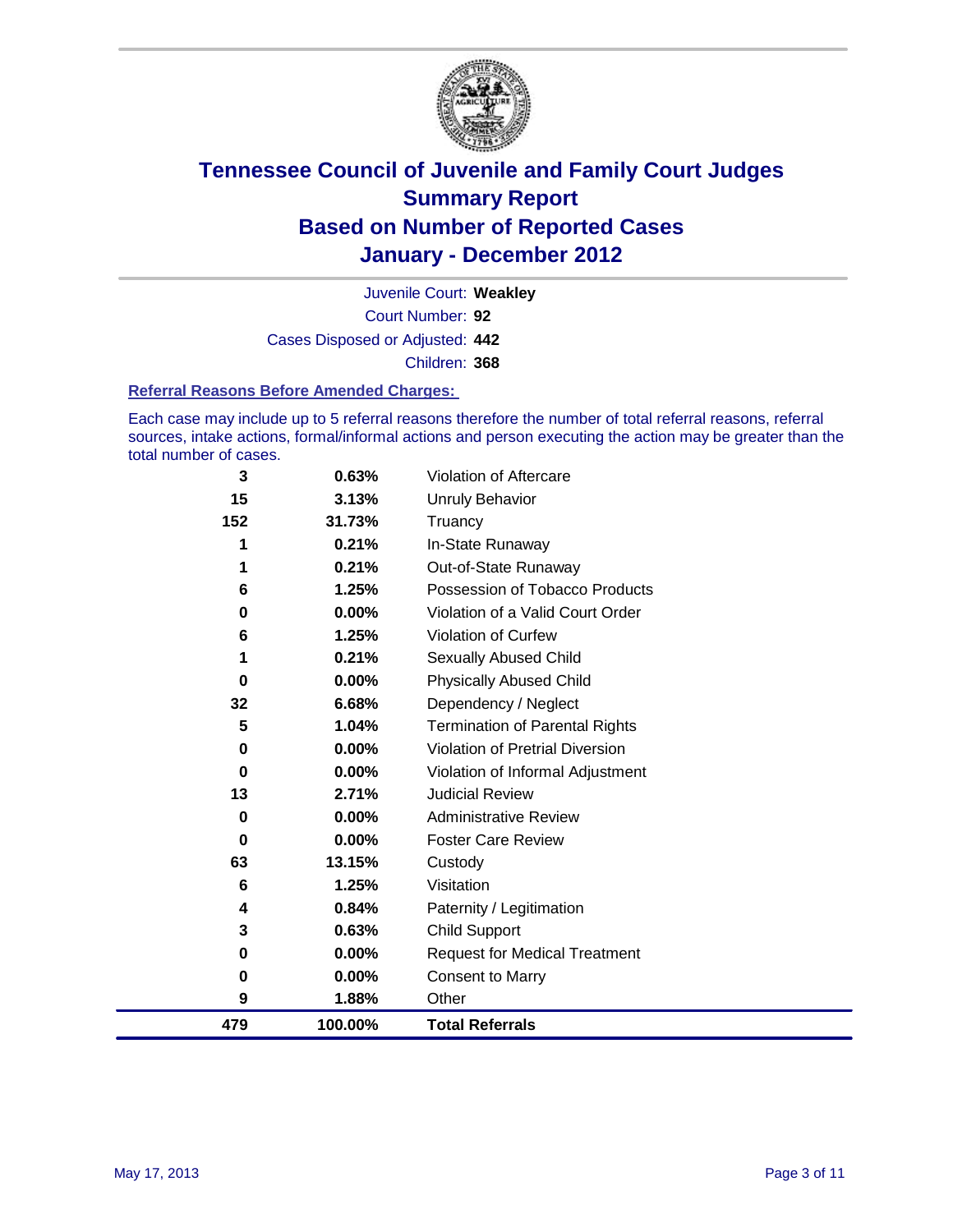

|                            |                                 | Juvenile Court: Weakley           |  |
|----------------------------|---------------------------------|-----------------------------------|--|
|                            |                                 | Court Number: 92                  |  |
|                            | Cases Disposed or Adjusted: 442 |                                   |  |
|                            |                                 | Children: 368                     |  |
| <b>Referral Sources: 1</b> |                                 |                                   |  |
| 148                        | 30.90%                          | Law Enforcement                   |  |
| 28                         | 5.85%                           | Parents                           |  |
| 19                         | 3.97%                           | <b>Relatives</b>                  |  |
| 5                          | 1.04%                           | Self                              |  |
| 157                        | 32.78%                          | School                            |  |
| 0                          | 0.00%                           | <b>CSA</b>                        |  |
| 101                        | 21.09%                          | <b>DCS</b>                        |  |
| $\mathbf{2}$               | 0.42%                           | <b>Other State Department</b>     |  |
| 0                          | 0.00%                           | <b>District Attorney's Office</b> |  |
| 9                          | 1.88%                           | <b>Court Staff</b>                |  |
| 0                          | 0.00%                           | Social Agency                     |  |
| 1                          | 0.21%                           | <b>Other Court</b>                |  |
| 7                          | 1.46%                           | Victim                            |  |
| 1                          | 0.21%                           | Child & Parent                    |  |
| 0                          | 0.00%                           | Hospital                          |  |
| 0                          | $0.00\%$                        | Unknown                           |  |

 **0.21%** Other **100.00% Total Referral Sources**

### **Age of Child at Referral: 2**

| 0   | $0.00\%$ | <b>Unknown</b>     |  |
|-----|----------|--------------------|--|
|     |          |                    |  |
|     | 0.00%    | Ages 19 and Over   |  |
| 57  | 15.49%   | Ages 17 through 18 |  |
| 76  | 20.65%   | Ages 15 through 16 |  |
| 49  | 13.32%   | Ages 13 through 14 |  |
| 28  | 7.61%    | Ages 11 through 12 |  |
| 158 | 42.93%   | Ages 10 and Under  |  |
|     | 0        |                    |  |

<sup>1</sup> If different than number of Referral Reasons (479), verify accuracy of your court's data.

<sup>2</sup> One child could be counted in multiple categories, verify accuracy of your court's data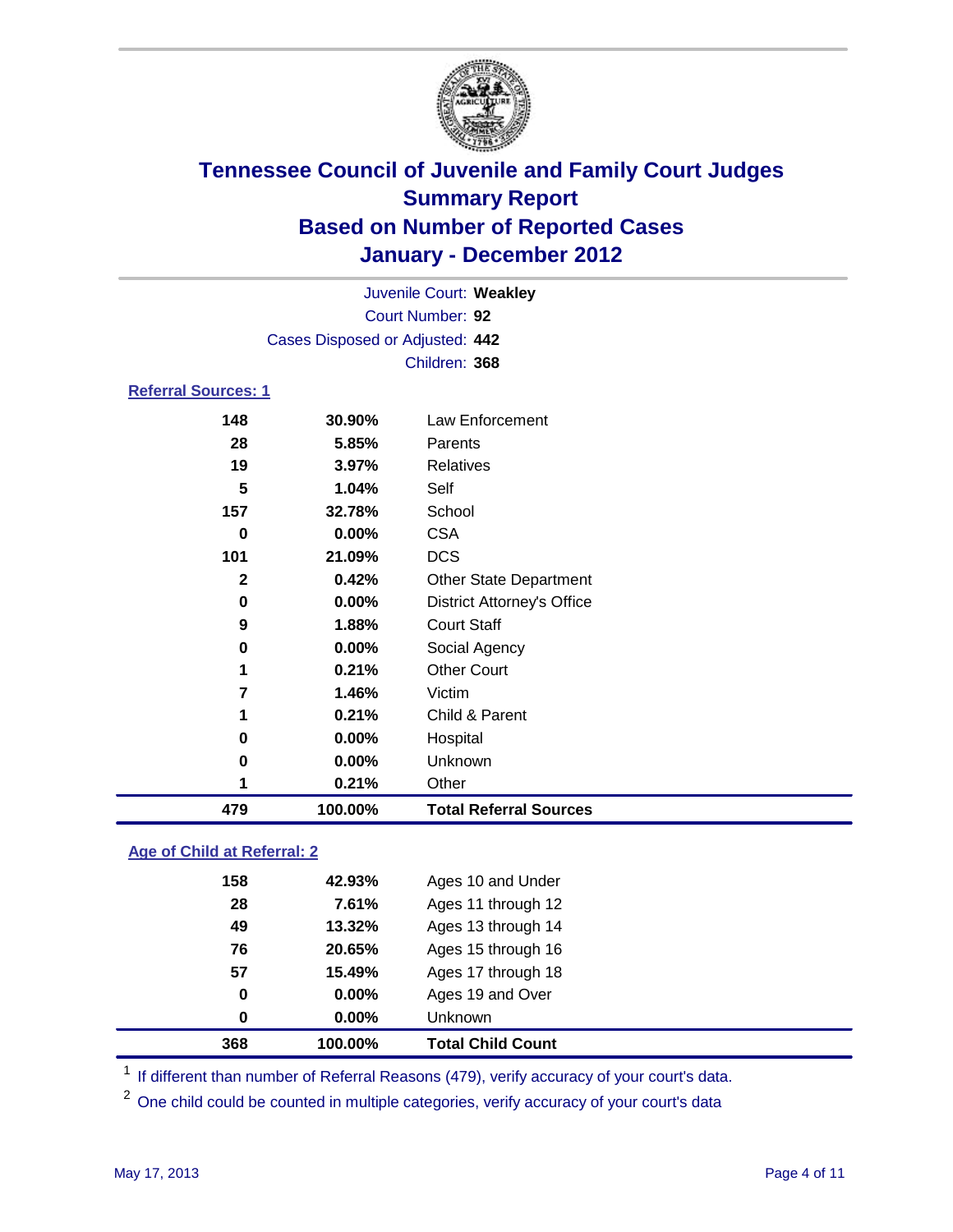

| Juvenile Court: Weakley                 |                                 |                          |  |  |
|-----------------------------------------|---------------------------------|--------------------------|--|--|
|                                         | Court Number: 92                |                          |  |  |
|                                         | Cases Disposed or Adjusted: 442 |                          |  |  |
|                                         |                                 | Children: 368            |  |  |
| Sex of Child: 1                         |                                 |                          |  |  |
| 207                                     | 56.25%                          | Male                     |  |  |
| 160                                     | 43.48%                          | Female                   |  |  |
| 1                                       | 0.27%                           | Unknown                  |  |  |
| 368                                     | 100.00%                         | <b>Total Child Count</b> |  |  |
| Race of Child: 1                        |                                 |                          |  |  |
| 285                                     | 77.45%                          | White                    |  |  |
| 51                                      | 13.86%                          | African American         |  |  |
| $\mathbf 0$                             | 0.00%                           | Native American          |  |  |
| 1                                       | 0.27%                           | Asian                    |  |  |
| 5                                       | 1.36%                           | Mixed                    |  |  |
| 26                                      | 7.07%                           | Unknown                  |  |  |
| 368                                     | 100.00%                         | <b>Total Child Count</b> |  |  |
| <b>Hispanic Origin: 1</b>               |                                 |                          |  |  |
| 8                                       | 2.17%                           | Yes                      |  |  |
| 270                                     | 73.37%                          | No                       |  |  |
| 90                                      | 24.46%                          | Unknown                  |  |  |
| 368                                     | 100.00%                         | <b>Total Child Count</b> |  |  |
| <b>School Enrollment of Children: 1</b> |                                 |                          |  |  |
| 318                                     | 86.41%                          | Yes                      |  |  |
| 42                                      | 11.41%                          | No                       |  |  |
| 8                                       | 2.17%                           | Unknown                  |  |  |
| 368                                     | 100.00%                         | <b>Total Child Count</b> |  |  |

One child could be counted in multiple categories, verify accuracy of your court's data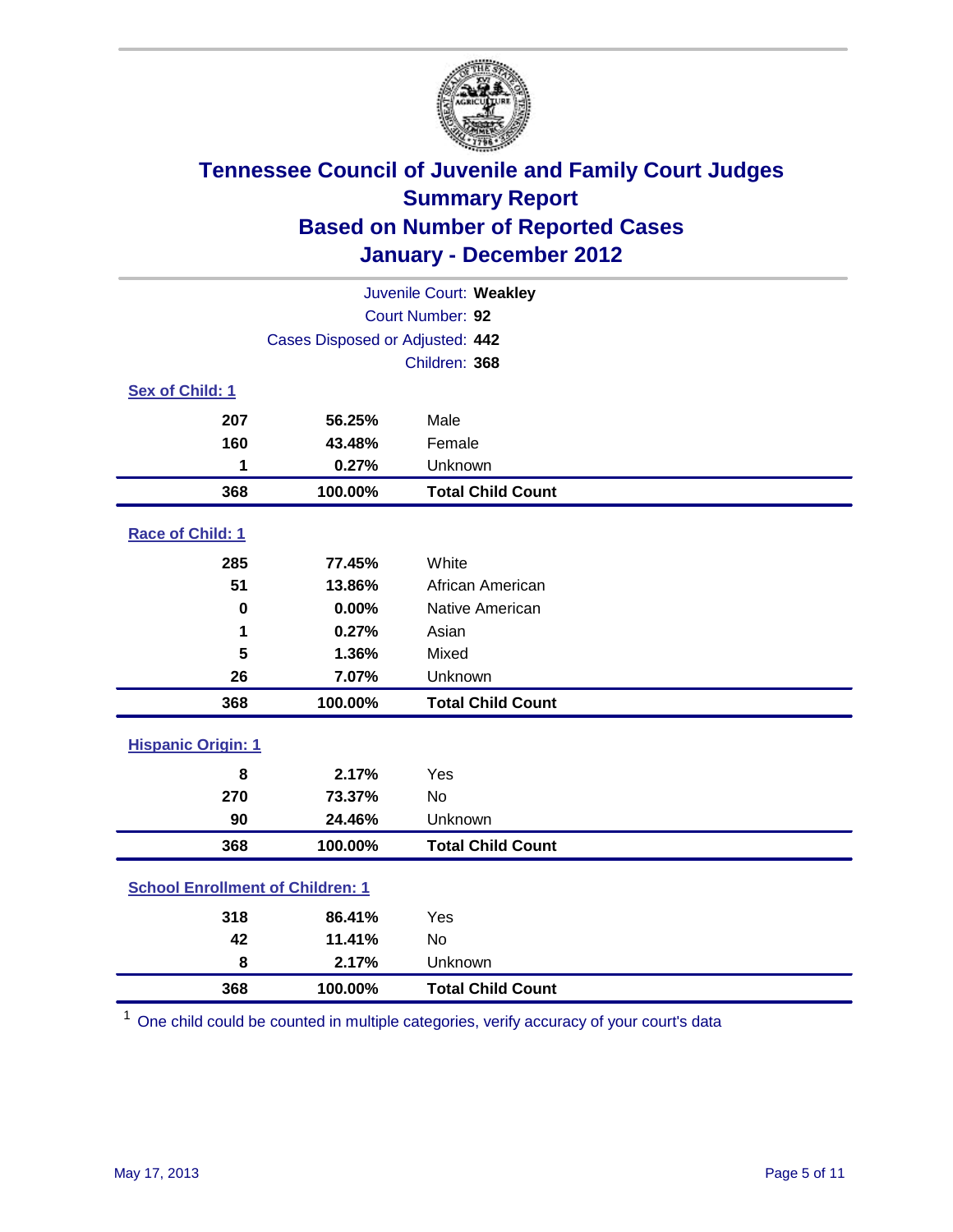

Court Number: **92** Juvenile Court: **Weakley** Cases Disposed or Adjusted: **442** Children: **368**

### **Living Arrangement of Child at Time of Referral: 1**

| 368 | 100.00%  | <b>Total Child Count</b>     |
|-----|----------|------------------------------|
| 0   | 0.00%    | Other                        |
| 4   | 1.09%    | Unknown                      |
| 1   | $0.27\%$ | Independent                  |
| 0   | 0.00%    | In an Institution            |
| 6   | 1.63%    | In a Residential Center      |
| 0   | 0.00%    | In a Group Home              |
| 17  | 4.62%    | With Foster Family           |
| 2   | 0.54%    | <b>With Adoptive Parents</b> |
| 81  | 22.01%   | <b>With Relatives</b>        |
| 30  | 8.15%    | With Father                  |
| 148 | 40.22%   | With Mother                  |
| 10  | 2.72%    | With Mother and Stepfather   |
| 5   | 1.36%    | With Father and Stepmother   |
| 64  | 17.39%   | With Both Biological Parents |
|     |          |                              |

#### **Type of Detention: 2**

| 442 | 100.00%  | <b>Total Detention Count</b> |
|-----|----------|------------------------------|
| 0   | $0.00\%$ | Other                        |
| 430 | 97.29%   | Does Not Apply               |
| 0   | $0.00\%$ | Unknown                      |
| 0   | 0.00%    | <b>Psychiatric Hospital</b>  |
| 1   | 0.23%    | Jail - No Separation         |
| 0   | $0.00\%$ | Jail - Partial Separation    |
| 0   | $0.00\%$ | Jail - Complete Separation   |
| 7   | 1.58%    | Juvenile Detention Facility  |
| 4   | 0.90%    | Non-Secure Placement         |
|     |          |                              |

<sup>1</sup> One child could be counted in multiple categories, verify accuracy of your court's data

<sup>2</sup> If different than number of Cases (442) verify accuracy of your court's data.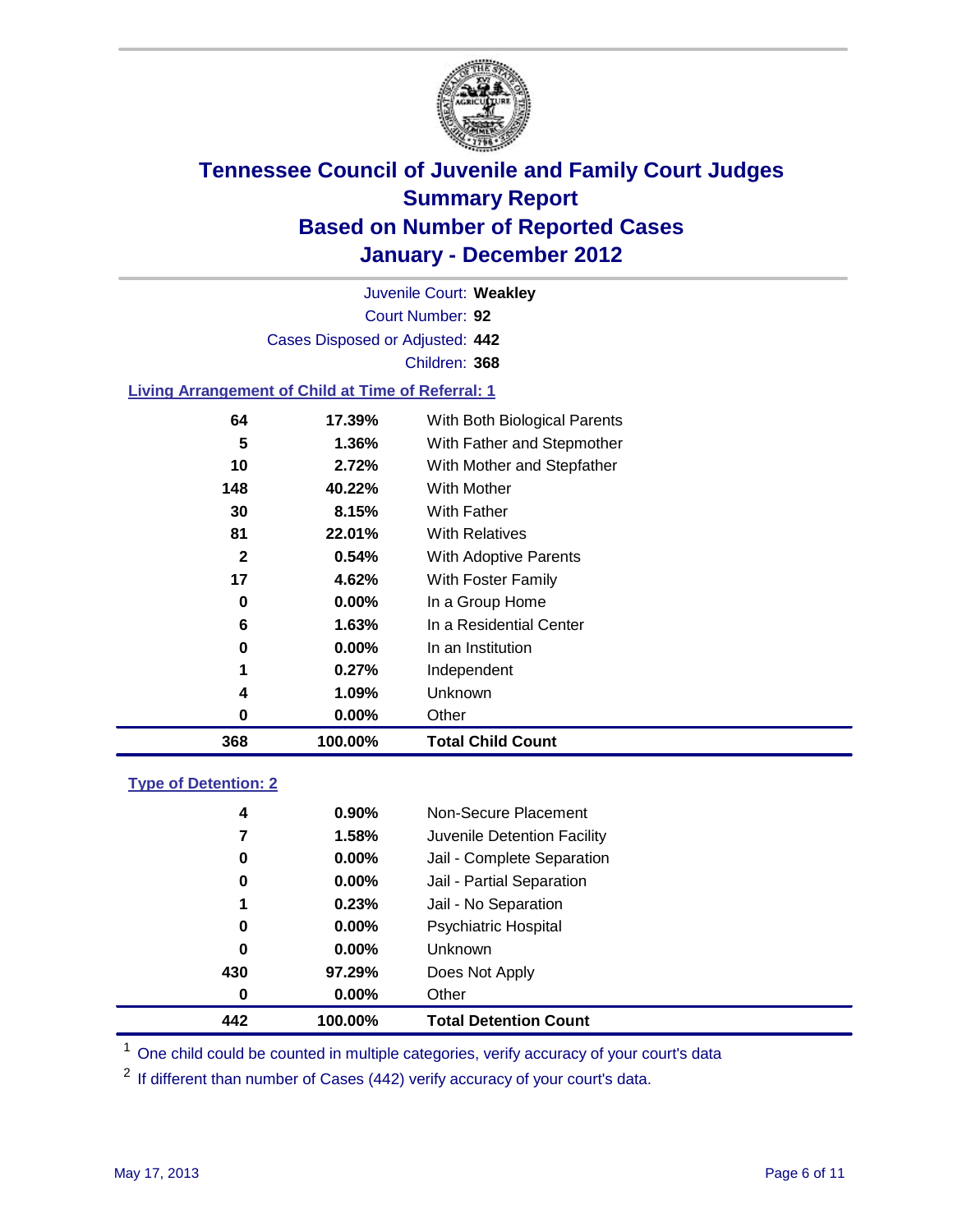

|                                                    | Juvenile Court: Weakley         |                                      |  |  |  |
|----------------------------------------------------|---------------------------------|--------------------------------------|--|--|--|
|                                                    | Court Number: 92                |                                      |  |  |  |
|                                                    | Cases Disposed or Adjusted: 442 |                                      |  |  |  |
|                                                    |                                 | Children: 368                        |  |  |  |
| <b>Placement After Secure Detention Hearing: 1</b> |                                 |                                      |  |  |  |
| $\mathbf 2$                                        | 0.45%                           | Returned to Prior Living Arrangement |  |  |  |
| 6                                                  | 1.36%                           | Juvenile Detention Facility          |  |  |  |
| $\bf{0}$                                           | 0.00%                           | Jail                                 |  |  |  |
| 0                                                  | 0.00%                           | Shelter / Group Home                 |  |  |  |
| $\mathbf{2}$                                       | 0.45%                           | Foster Family Home                   |  |  |  |
| $\bf{0}$                                           | 0.00%                           | Psychiatric Hospital                 |  |  |  |
| $\mathbf{2}$                                       | 0.45%                           | Unknown                              |  |  |  |
| 429                                                | 97.06%                          | Does Not Apply                       |  |  |  |
| 1                                                  | 0.23%                           | Other                                |  |  |  |
| 442                                                | 100.00%                         | <b>Total Placement Count</b>         |  |  |  |
| <b>Intake Actions: 2</b>                           |                                 |                                      |  |  |  |
| 440                                                | 91.86%                          | <b>Petition Filed</b>                |  |  |  |
| 25                                                 | 5.22%                           | <b>Motion Filed</b>                  |  |  |  |
| 3                                                  | 0.63%                           | <b>Citation Processed</b>            |  |  |  |
| 0                                                  | 0.00%                           | Notification of Paternity Processed  |  |  |  |
| 10                                                 | 2.09%                           | Scheduling of Judicial Review        |  |  |  |
| 0                                                  | 0.00%                           | Scheduling of Administrative Review  |  |  |  |
| 0                                                  | 0.00%                           | Scheduling of Foster Care Review     |  |  |  |
| 0                                                  | 0.00%                           | <b>Unknown</b>                       |  |  |  |
| 0                                                  | 0.00%                           | Does Not Apply                       |  |  |  |
| 1                                                  | 0.21%                           | Other                                |  |  |  |
|                                                    |                                 |                                      |  |  |  |
| 479                                                | 100.00%                         | <b>Total Intake Count</b>            |  |  |  |

<sup>1</sup> If different than number of Cases (442) verify accuracy of your court's data.

<sup>2</sup> If different than number of Referral Reasons (479), verify accuracy of your court's data.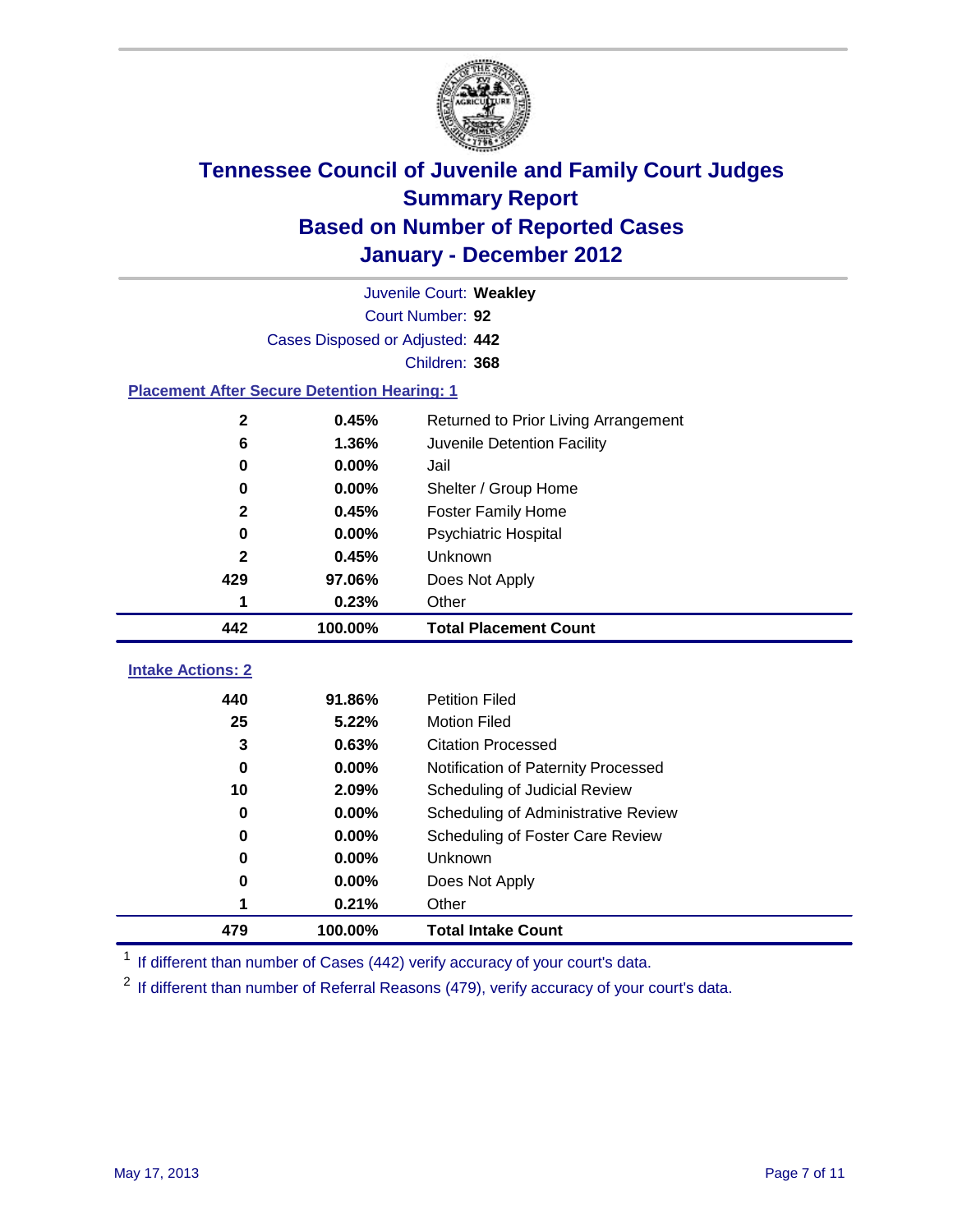

Court Number: **92** Juvenile Court: **Weakley** Cases Disposed or Adjusted: **442** Children: **368**

### **Last Grade Completed by Child: 1**

| 368          | 100.00% | <b>Total Child Count</b> |  |
|--------------|---------|--------------------------|--|
| $\mathbf{2}$ | 0.54%   | Other                    |  |
| 44           | 11.96%  | Unknown                  |  |
| 62           | 16.85%  | Never Attended School    |  |
| $\mathbf{2}$ | 0.54%   | Graduated                |  |
| 1            | 0.27%   | <b>GED</b>               |  |
| 1            | 0.27%   | Non-Graded Special Ed    |  |
| 5            | 1.36%   | 12th Grade               |  |
| 28           | 7.61%   | 11th Grade               |  |
| 36           | 9.78%   | 10th Grade               |  |
| 28           | 7.61%   | 9th Grade                |  |
| 27           | 7.34%   | 8th Grade                |  |
| 14           | 3.80%   | 7th Grade                |  |
| 19           | 5.16%   | 6th Grade                |  |
| 8            | 2.17%   | 5th Grade                |  |
| $12 \,$      | 3.26%   | 4th Grade                |  |
| 19           | 5.16%   | 3rd Grade                |  |
| 19           | 5.16%   | 2nd Grade                |  |
| 16           | 4.35%   | 1st Grade                |  |
| 25           | 6.79%   | Kindergarten             |  |
| 0            | 0.00%   | Preschool                |  |
| 0            | 0.00%   | Too Young for School     |  |

### **Enrolled in Special Education: 1**

|     | 1.90%   | Yes                      |
|-----|---------|--------------------------|
| 152 | 41.30%  | No                       |
| 209 | 56.79%  | Unknown                  |
| 368 | 100.00% | <b>Total Child Count</b> |

One child could be counted in multiple categories, verify accuracy of your court's data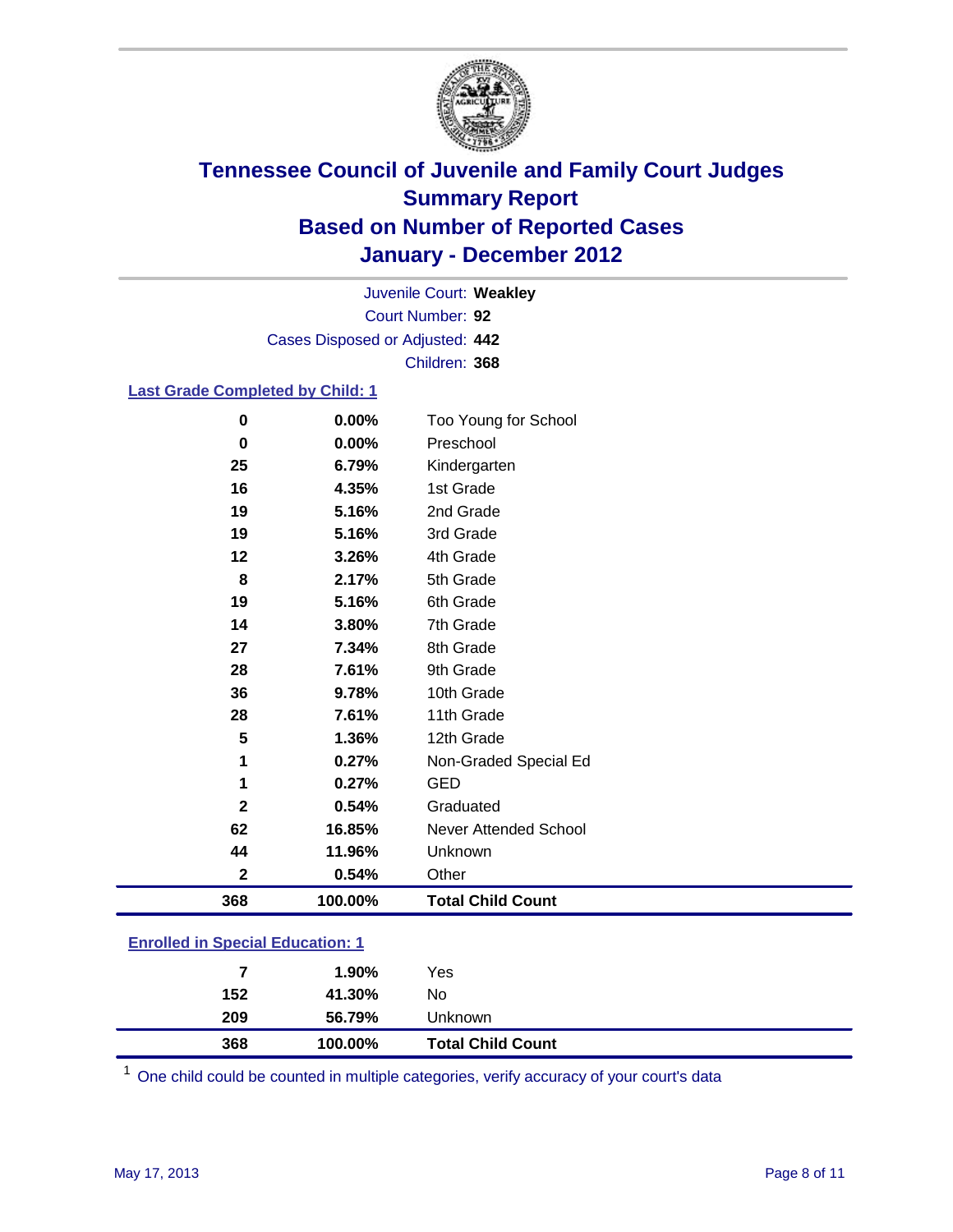

|                              | Juvenile Court: Weakley         |                           |  |
|------------------------------|---------------------------------|---------------------------|--|
|                              |                                 | Court Number: 92          |  |
|                              | Cases Disposed or Adjusted: 442 |                           |  |
|                              |                                 | Children: 368             |  |
| <b>Action Executed By: 1</b> |                                 |                           |  |
| 314                          | 65.55%                          | Judge                     |  |
| 0                            | $0.00\%$                        | Magistrate                |  |
| 159                          | 33.19%                          | <b>YSO</b>                |  |
| 6                            | 1.25%                           | Other                     |  |
| 0                            | 0.00%                           | Unknown                   |  |
| 479                          | 100.00%                         | <b>Total Action Count</b> |  |

### **Formal / Informal Actions: 1**

| 49           | 10.23%   | Dismissed                                        |
|--------------|----------|--------------------------------------------------|
| 3            | 0.63%    | Retired / Nolle Prosequi                         |
| 94           | 19.62%   | <b>Complaint Substantiated Delinquent</b>        |
| 14           | 2.92%    | <b>Complaint Substantiated Status Offender</b>   |
| 50           | 10.44%   | <b>Complaint Substantiated Dependent/Neglect</b> |
| 0            | 0.00%    | <b>Complaint Substantiated Abused</b>            |
| 0            | $0.00\%$ | <b>Complaint Substantiated Mentally III</b>      |
| 174          | 36.33%   | Informal Adjustment                              |
| 0            | $0.00\%$ | <b>Pretrial Diversion</b>                        |
| $\mathbf{2}$ | 0.42%    | <b>Transfer to Adult Court Hearing</b>           |
| 0            | $0.00\%$ | Charges Cleared by Transfer to Adult Court       |
| 23           | 4.80%    | Special Proceeding                               |
| 37           | 7.72%    | <b>Review Concluded</b>                          |
| 9            | 1.88%    | Case Held Open                                   |
| 24           | 5.01%    | Other                                            |
| 0            | $0.00\%$ | <b>Unknown</b>                                   |
| 479          | 100.00%  | <b>Total Action Count</b>                        |

<sup>1</sup> If different than number of Referral Reasons (479), verify accuracy of your court's data.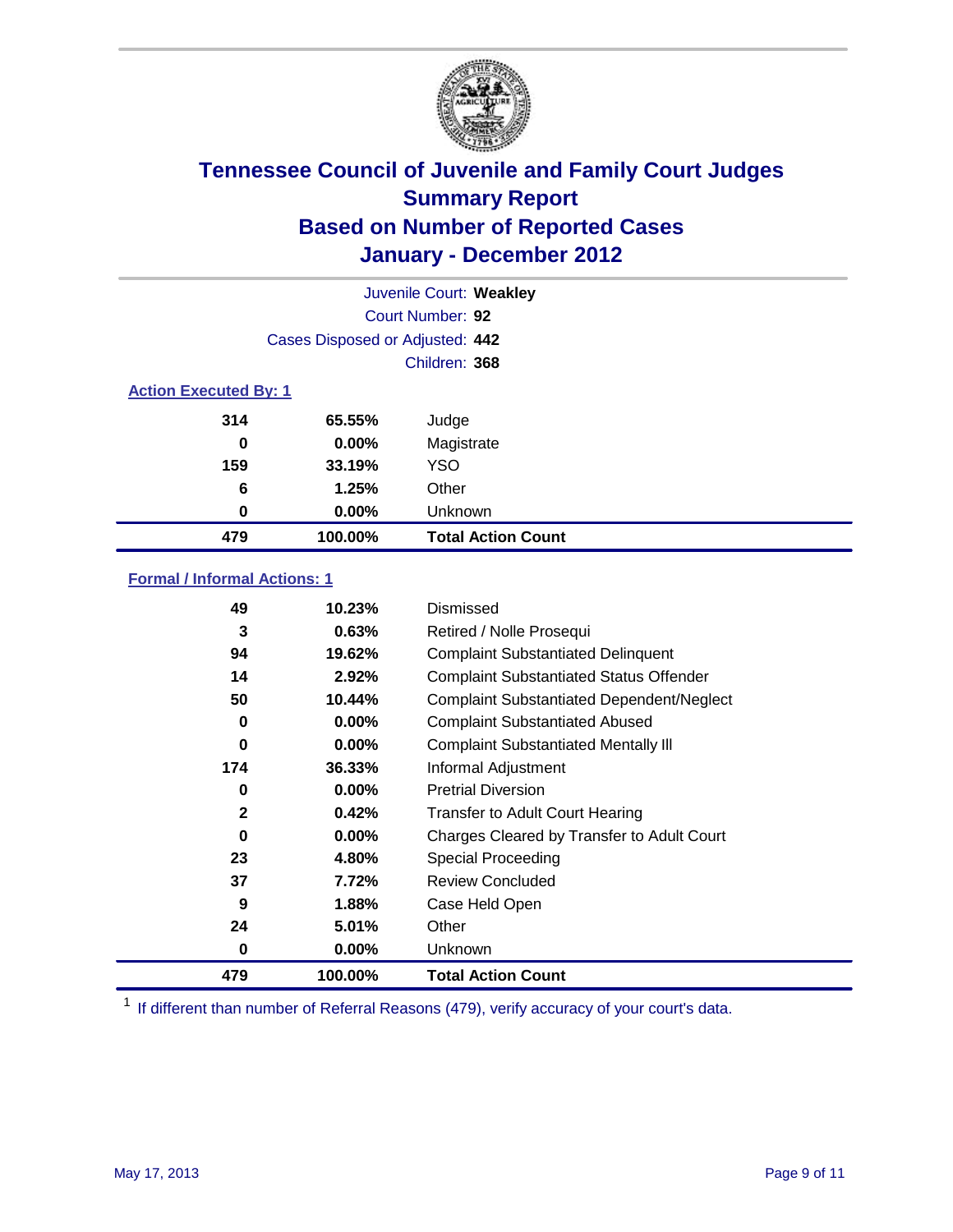

|                       |                                 | Juvenile Court: Weakley                               |
|-----------------------|---------------------------------|-------------------------------------------------------|
|                       |                                 | Court Number: 92                                      |
|                       | Cases Disposed or Adjusted: 442 |                                                       |
|                       |                                 | Children: 368                                         |
| <b>Case Outcomes:</b> |                                 | There can be multiple outcomes for one child or case. |
| 129                   | 16.56%                          | <b>Case Dismissed</b>                                 |
| 0                     | 0.00%                           | Case Retired or Nolle Prosequi                        |
| 110                   | 14.12%                          | Warned / Counseled                                    |
| 7                     | 0.90%                           | <b>Held Open For Review</b>                           |
| 99                    | 12.71%                          | Supervision / Probation to Juvenile Court             |
| 6                     | 0.77%                           | <b>Probation to Parents</b>                           |
| 1                     | 0.13%                           | Referral to Another Entity for Supervision / Service  |
| 10                    | 1.28%                           | Referred for Mental Health Counseling                 |
| $\mathbf 2$           | 0.26%                           | Referred for Alcohol and Drug Counseling              |
| 1                     | 0.13%                           | Referred to Alternative School                        |
| 0                     | 0.00%                           | Referred to Private Child Agency                      |
| 1                     | 0.13%                           | Referred to Defensive Driving School                  |
| 12                    | 1.54%                           | Referred to Alcohol Safety School                     |
| 10                    | 1.28%                           | Referred to Juvenile Court Education-Based Program    |
| 1                     | 0.13%                           | Driver's License Held Informally                      |
| 0                     | 0.00%                           | <b>Voluntary Placement with DMHMR</b>                 |
| 2                     | 0.26%                           | <b>Private Mental Health Placement</b>                |
| 0                     | 0.00%                           | <b>Private MR Placement</b>                           |
| 0                     | 0.00%                           | Placement with City/County Agency/Facility            |
| 7                     | 0.90%                           | Placement with Relative / Other Individual            |
| 24                    | 3.08%                           | Fine                                                  |
| 17                    | 2.18%                           | <b>Public Service</b>                                 |
| 28                    | 3.59%                           | Restitution                                           |
| 0                     | 0.00%                           | <b>Runaway Returned</b>                               |
| 4                     | 0.51%                           | No Contact Order                                      |
| $\bf{0}$              | 0.00%                           | Injunction Other than No Contact Order                |
| 24                    | 3.08%                           | <b>House Arrest</b>                                   |
| 0                     | 0.00%                           | <b>Court Defined Curfew</b>                           |
| 0                     | 0.00%                           | Dismissed from Informal Adjustment                    |
| 0                     | 0.00%                           | <b>Dismissed from Pretrial Diversion</b>              |
| 0                     | 0.00%                           | Released from Probation                               |
| 1                     | 0.13%                           | <b>Transferred to Adult Court</b>                     |
| 0                     | 0.00%                           | <b>DMHMR Involuntary Commitment</b>                   |